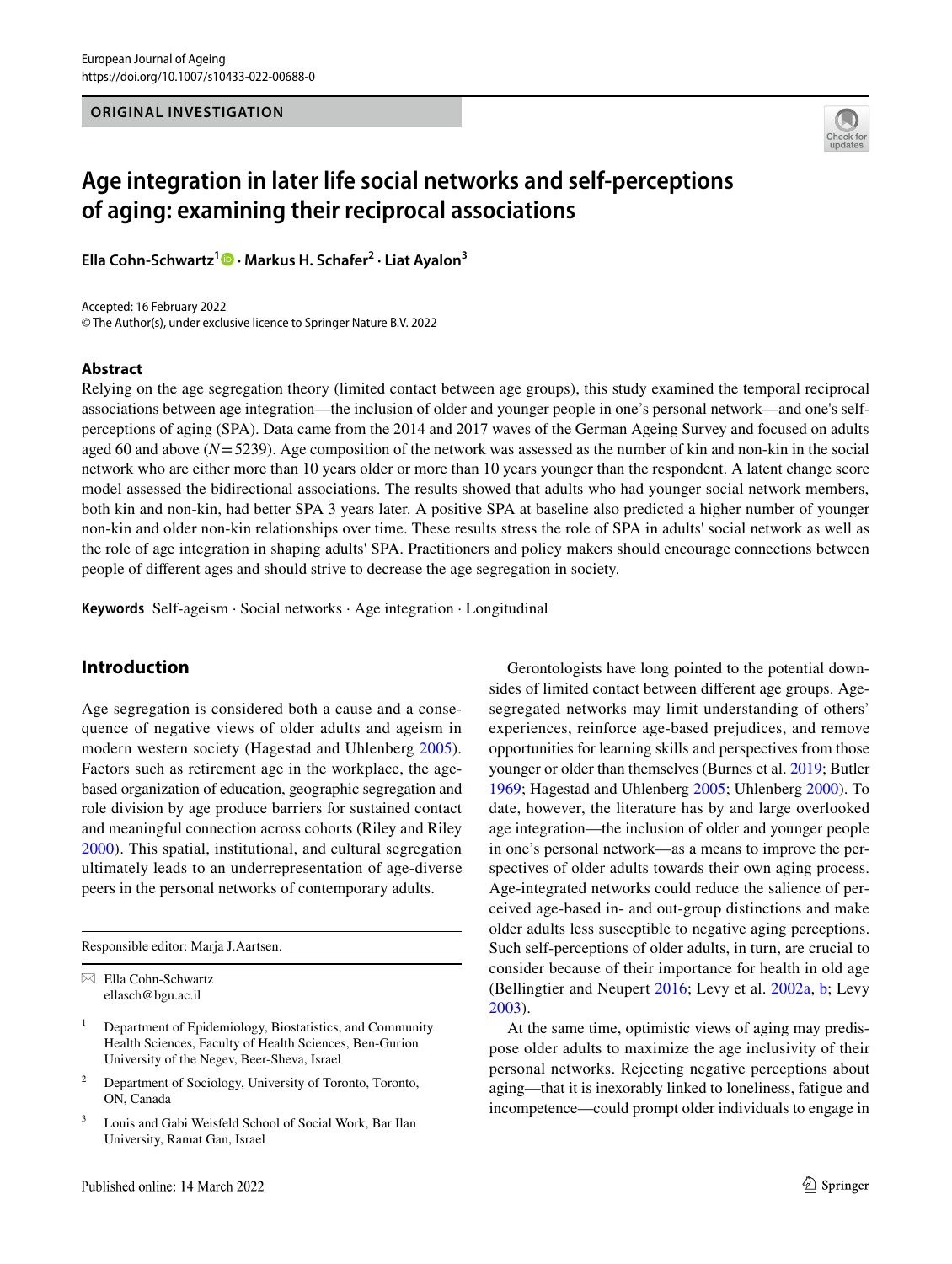activities that foster relationships between age groups and reduce perceived age-based barriers in their social lives.

With both possibilities in view, the present study examines the bi-directional efects of self-perceptions of aging (SPA) and age integration in personal social networks of older adults. Drawing from the common ingroup identity model and stereotype embodiment theory, we use longitudinal data from the German Ageing Survey to disentangle the temporal directionality of networks and self-perceptions. Tracing these associations over time can shed light on the role of social relationships in the aging process and offer insight on the notion that age segregation is both cause and consequence of self-directed ageism.

# **Does network age integration shape self‑perceptions of aging?**

The division of young and old people is perpetuated through multiple macro-level structures (Hagestad and Uhlenberg [2005\)](#page-8-0), but also expressed straightforwardly in people's close personal networks. From the perspective of older adults, the progressive loss of work-, family-, and community-based roles leads to less contact with people of diferent ages and often results in an age-segregated inner social circle. In particular, older adults seldom cite young, non-kin others as member of their personal social networks. For example, a recent study of older European adults found that less than 10 percent of older Europeans identify a non-kin confdant from younger cohorts (10 years or more apart) in their core social network (Sun and Schafer [2019\)](#page-8-6).

The lack of interaction between the old and the young is considered to be a main cause of negative views of older adults (Ory et al. [2003;](#page-8-7) Weiss et al. [2013](#page-8-8)). However, research is lacking on the efects of age segregation and integration on aging perceptions directed at the self (Marques et al. [2020](#page-8-9)). This is an important gap, as older adults themselves often internalize ageist perceptions of old age which then manifest in their self-perceptions of aging (SPA) (Levy [2009\)](#page-8-10). These SPA refect the way older adults view their aging process and they have implications for physical health, mental health and mortality in old age (Bellingtier and Neupert [2016;](#page-7-2) Levy et al. [2002a,](#page-8-3) [b;](#page-8-4) Levy [2003\)](#page-8-5).

We expect that older adults with more age integrated social networks may perceive themselves and their aging process move positively. According to the common ingroup identity model, positive contact—including the companionship, emotional aid, and informational support frequently exchanged among confidants—predisposes people to view the ingroup and outgroup as a single common group (Gaertner et al. [2000\)](#page-8-11) and to consequently hold positive perceptions of the ingroup. Consistent with this idea, an experimental study showed that older adults who reported positive contact with diferent age groups (e.g., recent pleasant interactions with young people, frequency of contact with grandchildren) were least vulnerable to negative aging stereotypes when completing a cognitive ability test (Abrams et al. [2006](#page-7-3)). The authors interpret this as protection against stereotype threat, that is the internalization of negative stereotype imposed on one's group. Another study found that older people who interacted with university students as part of an intergenerational servicelearning program improved in well-being and lowered their stereotyped perception of themselves (Hernandez and Gonzalez [2008](#page-8-12)). While informative, neither of these previous studies uses a representative sample. And, perhaps more importantly, neither study accounted for the possibility that self-perceptions also—or instead—shape one's exposure to age-diverse social contacts.

## **Does SPA shape network age integration?**

Though reasonably conceptualized as an outcome of age segregation, SPA can also encourage actions that are in line with one's perceptions of aging adults (Wurm et al. [2013](#page-8-13)), representing a type of "self-fulflling prophecy." Stereotype embodiment theory proposes that over the life course, people are exposed to myriad negative stereotypes about old age. These stereotypes are internalized, and as people grow older, they come to embody these stereotypes (Levy [2009](#page-8-10)). Thus, for instance, older adults in England who believed aging to be a time of loneliness were found to feel lonelier eight years later (Pikhartova et al. [2016](#page-8-14)). On the other hand, more positive perceptions of aging can counteract late-life disengagement and promote continued social connectedness. A recent longitudinal study, for instance, demonstrates that older adults with positive SPA report more friends (Menkin et al. [2017\)](#page-8-15). Another longitudinal study using data from the German Ageing Survey (as was incorporated in the current investigation), found that more positive SPA was related to higher involvement in formal and informal social settings (Schwartz et al. [2021](#page-8-16)).

It is yet unknown whether SPA is associated with the age integration of older adults. Older adults are commonly stereotyped as being helpless and irrelevant (Ory et al. [2003](#page-8-7)). Thus, negative views of one's aging might lead to a fulflment of such stereotypes by foregoing opportunities to meet and socialize with younger people, while holding a more positive view might predispose older adults to seek and spend time with younger people. Providing some support for this premise, a recent qualitative study found that older Irish adults who saw themselves as defying negative stereotypes of old age acted in accordance with their more positive self-perception by seeking out friendships with younger people and expressing an interest in new social norms and technologies (O'Dare et al. [2019\)](#page-8-17).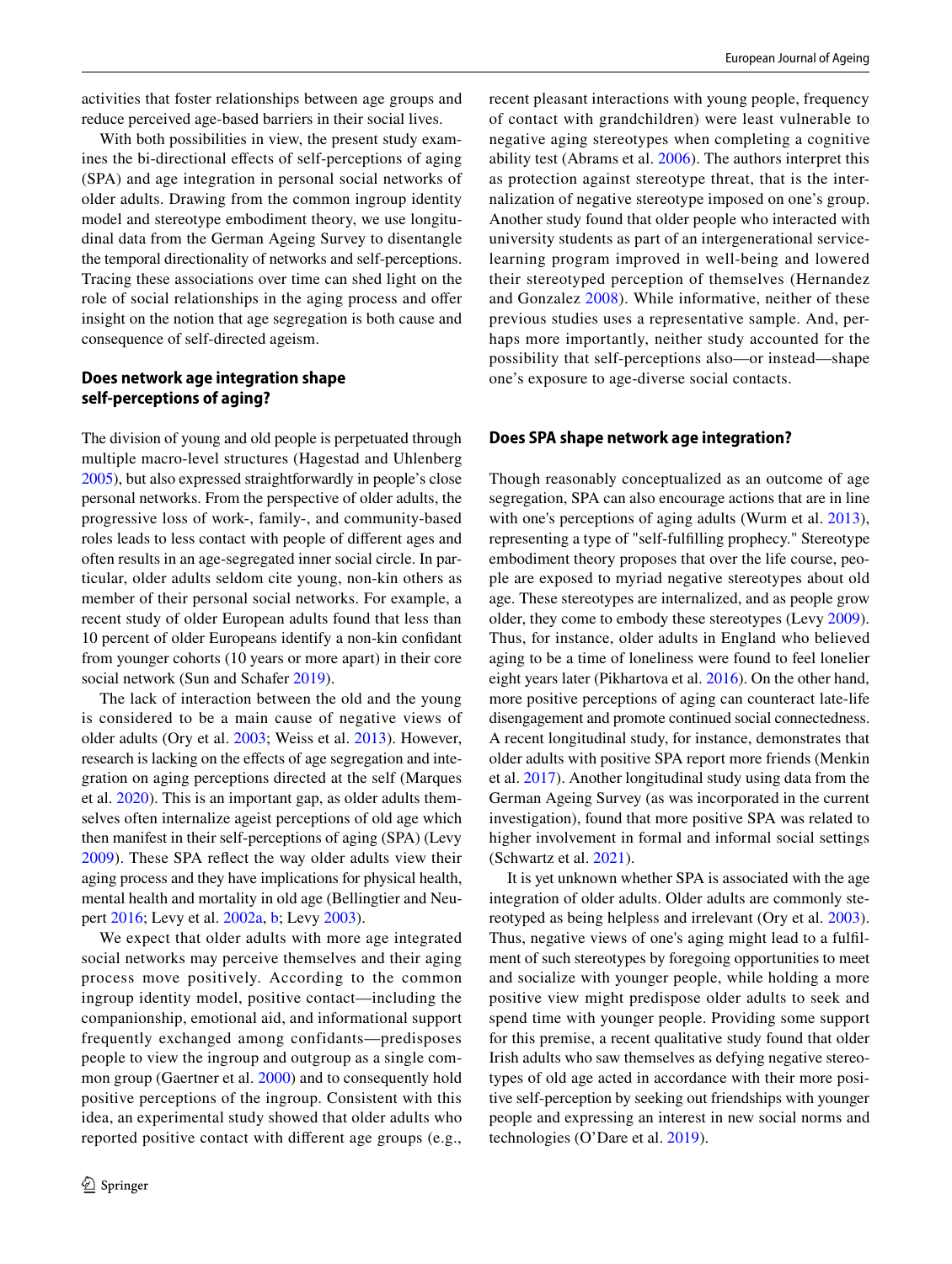## **Kin and non‑kin ties**

When considering the age integration of older adults with younger people, analyses should diferentiate between kin and non-kin ties. Families are one of a few remaining ageintegrated social institutions, providing a context in which people of diferent ages continually meet and interact (Hagestad and Uhlenberg [2006](#page-8-18)). Indeed, Sun and Schafer ([2019\)](#page-8-6) found age integration to be higher when kin relationships were considered, compared to considering only non-kin ties. However, families are bound together by normative obligation and family relationships could also be ambivalent and in some cases even confictual (Fingerman et al. [2004\)](#page-8-19). Thus, age integration through kin-based relationships might be less strongly associated with SPA compared to non-kin social ties, which are more voluntary and more strongly linked to various dimensions of well-being, as was found in a study based on the German Ageing Survey (Huxhold et al. [2013](#page-8-20)).

#### **Upward integration**

Most research on age integration focuses on the connections of younger people with older adults but overlooks cases where older adults are connected to people still older than themselves, termed "upward integration" (Sun and Schafer [2019\)](#page-8-6). However, older people display ageist attitudes towards other adults who are older and in worse health than themselves (Kotter-Grühn and Hess [2012\)](#page-8-21). Older adults could also beneft from having contacts with people older than themselves; for example, learning from older peers and observing benign or positive aspects of aging could reduce negative perceptions and expectations of their own aging self. Related to the reverse causal direction, adults who feel better about their aging might more readily engage in social contact with people who are older (Martens et al. [2004\)](#page-8-22).

## **The present study**

Despite the established social and personal benefts of contact between age groups (Hagestad and Uhlenberg [2005](#page-8-0)), little is known about how age integration in people's social networks is associated with perceptions of their own aging. The current study will examine the reciprocal associations between the age composition of adults' social networks and SPA. It will consider both kin and non-kin ties, as well as upward and downward age integration. These reciprocal links will be examined over time, allowing for a disentangling of the temporal associations between the study concepts. The study will be guided by two hypotheses:

1. The age composition of the social networks will have bi-directional associations with SPA over time. Thus, more age integrated networks (networks characterized 2. These associations will be stronger for non-kin network members than for kin connections.

# **Method**

## **Sample**

Data were taken from the German Ageing Survey (DEAS), a national, representative, longitudinal survey of the German community dwelling population aged 40–85 years old (Klaus et al. [2017](#page-8-23)). The present study focused on older adults aged 60 and above. It uses data collected in 2014 and 2017. Participants were interviewed personally by interviewers using a Computer Assisted Personal Interview (CAPI). In addition, respondents were given a paper–pencil questionnaire to fll out ("drop-of"). Seventy eight percent of the total sample in 2014 flled in the paper–pencil questionnaire which contained the variables regarding SPA (*N*=5239). Selectivity analysis showed that completers had more social network members, were younger, had higher education and better physical and mental health. Of these, 3206 respondents participated again in 2017 and completed the paper–pencil questionnaire. As in other studies, attrition analyses suggested that follow-up participants had better SPA, had more older kin ties, more kin ties of the same age, more non-kin ties of the same age, were on average younger, better educated, healthier (physically and mentally) and more frequently participating in sports and cultural events than the baseline sample. Efect sizes of the diferences between participants who dropped out of the study and those who remained in the study did not exceed  $d=0.3$ , indicating a relatively weak selectivity effect. Full information maximum likelihood (FIML) procedure was used to deal with attrition (Acock [2005\)](#page-7-4). This approach uses all available data, regardless of whether a person stayed in the sample over time or not.

#### **Measures**

#### **Self‑perceptions of aging**

We used the "Attitudes toward Own Aging" subscale from the Philadelphia Geriatric Center Morale Scale to assess SPA (Liang and Bollen [1985;](#page-8-24) McCulloch [1991](#page-8-25)). The subscale appeared in the drop-off of the waves of data collected in 2014 and 2017. This subscale consists of fve items: (1) "The older I get, the worse everything becomes", (2) "I Have same energy as last year", (3) "The older I get, the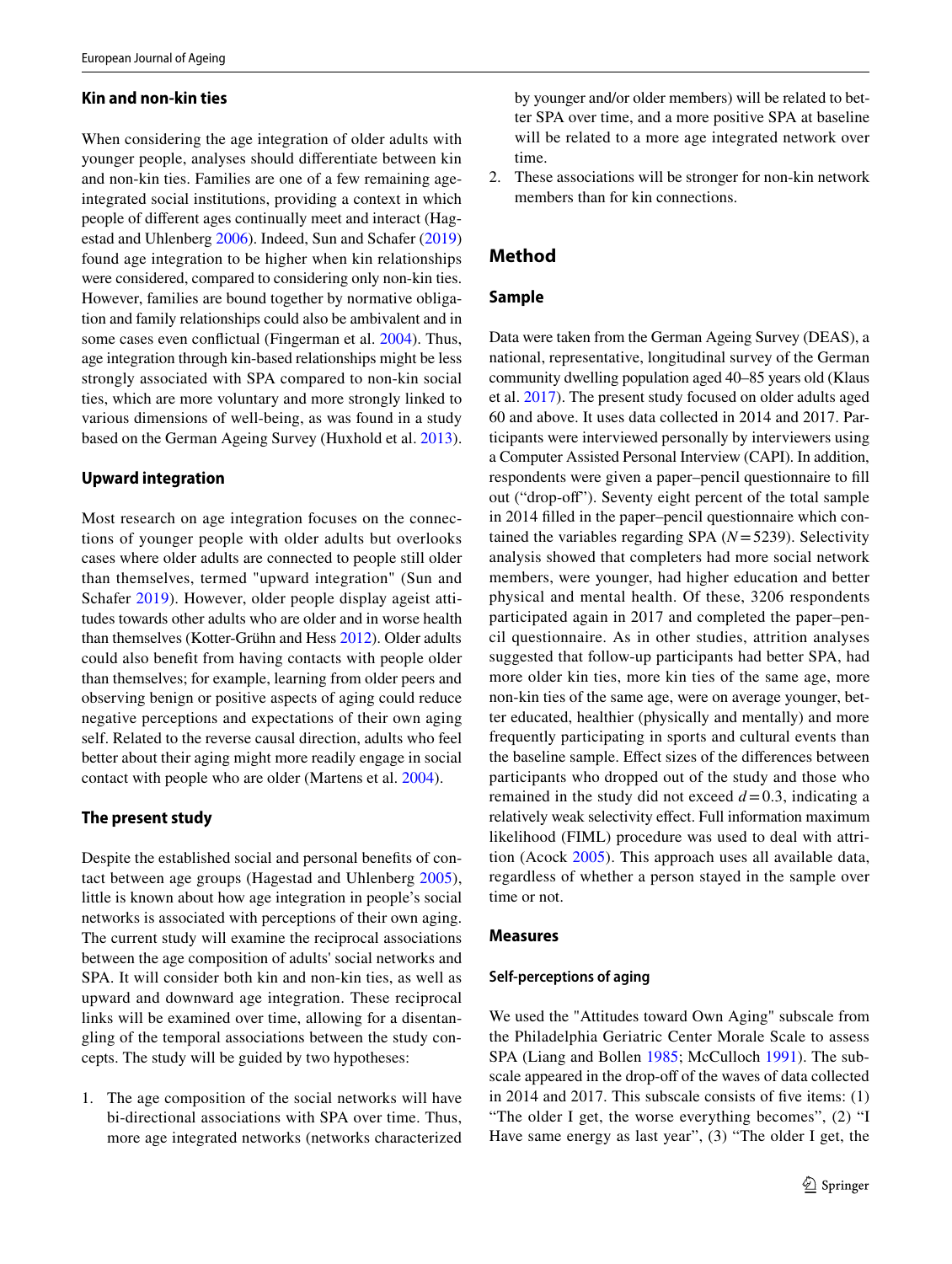less useful I am", (4) "The older I get, life is better than expected", and (5) "I am now as happy as in younger years". The response options for each item ranged from 1 "Strongly agree" to 4 "Strongly disagree". Negatively phrased items were reverse coded, such that higher SPA scores were related to better SPA. The scale has good reliability in the present sample (Cronbach's alpha at baseline: 0.74; follow-up: 0.75).

#### **Age integration**

Respondents were asked to name up to eight people who are important to them and with whom they maintain regular contact. They were then asked to provide additional information on these social network members, including their role relationships (e.g., partner, child, friend) and their age. We thus created four variables measuring the age integration of participants' social network. Younger or older kin and non-kin network members were defned as being aged ten or more years apart from the age of the respondent, following the definition in Sun and Schafer  $(2019)$  $(2019)$  $(2019)$ . The existing literature uses varied criteria for age integration. For example, Uhlenberg and Jong ([2004\)](#page-8-26) defned "younger network member" as 5 or more years younger than the respondent. We chose the 10-year defnition to more clearly delineate the age diferences between the individual and his or her network members. Each variable was a count of the number of social network members who are either younger or older, kin or non-kin: younger kin members, younger non-kin members, older kin members and older non-kin members.

## **Covariates**

The multivariate analyses controlled for age, gender, education, place of residence, subjective health, number of illnesses, depressive symptoms, same age ties and involvement in sports and cultural events, due to their possible associations with self-perceptions of aging and age integration (Levy et al. [2002a](#page-8-3); Wolff et al. [2018](#page-8-27); Sun and Schafer [2019](#page-8-6)). Age, gender, and place of residence (East vs. West Germany) were used as covariates since as the DEAS sample is stratifed by theses variables. Age was entered as a continuous variable when it was used as a covariate. Place of residence was assessed as East Germany and West Germany. Education was based on the international standard classifcation of education (ISCED; UNESCO [1997\)](#page-8-28). It was divided into two categories: the frst category was low and middle education, and the second category was high education.

Subjective health was indicated by a single item of selfrated health ("How would you rate your present state of health?") with answers ranging from 1 (*very bad*) to 5 (*very good*). Physical health was assessed using a summary of answers to a checklist of 11 illnesses, such as diabetes and cardiovascular diseases (range  $0-11$ ), such that a higher score represents worse health. Similar questionnaires that assess diseases have been validated against medical records (Katz et al. [1996](#page-8-29)). Depressive symptoms were measured with the short form of the German translation of the CES-D (Center for Epidemiologic Studies Depression) Scale. The scale contains 15 items assessing depressive symptoms, and its value is the sum of the 15 items that must all be available. High values indicate higher depressive symptoms. The scale had good reliability in the present study (Cronbach's alpha: 0.86).

We also controlled for kin and non-kin social network ties who are in a similar age as the respondent, to account for the possibility that the social network measures refect respondents who have overall larger social networks. For that purpose, we created two variables—the frst was a count of the number of kin who are less than ten years older or younger than the respondent and the second was a count of the non-kin ties who are less than ten years older or younger than the respondent. We additionally controlled for the frequency of engagement in sports activities and cultural activities, to account for respondents who have an overall more active lifestyle. Each variable ranged from 1 "Daily" to 6 "Never". They were recoded so that higher values indicate more frequent engagement in the activities.

#### **Data analysis**

The analysis began with univariate descriptive statistics and Pearson correlations for the variables in the study. Next, we utilized a structural equations model to examine the main study questions, using a Latent Change Score (LCS) approach. LCS models are a powerful and fexible class of structural equation modeling that explicitly model change as a latent variable (McArdle [2009\)](#page-8-30). Latent change scores are created by setting the regression path between baseline and follow-up equal to 1, implying that some portion of the follow-up score is equal to the baseline score, and the residual variable is interpreted as a change score (McArdle and Nesselroade [2014](#page-8-31)).

SPA was modelled as a latent variable to account for measurement error and it was composed of the fve scale items described above. The error terms of the negatively phrased items were allowed to covary, as were the error terms of the positively phrased items, and the frst path loading was set to 1. The age integration variables were four indicators based on count scores of SN members who were younger and non-kin, younger and kin, older and non-kin, older and kin. Because these were count variables, they were estimated with Poisson models. The main data analysis was performed MPLUS (version 8.3; Muthén and Muthén [2017](#page-8-32)). Full model fit information is not available for models with Poisson variables in MPLUS and therefore cannot be used to determine model ft. Thus, chi-square diference tests based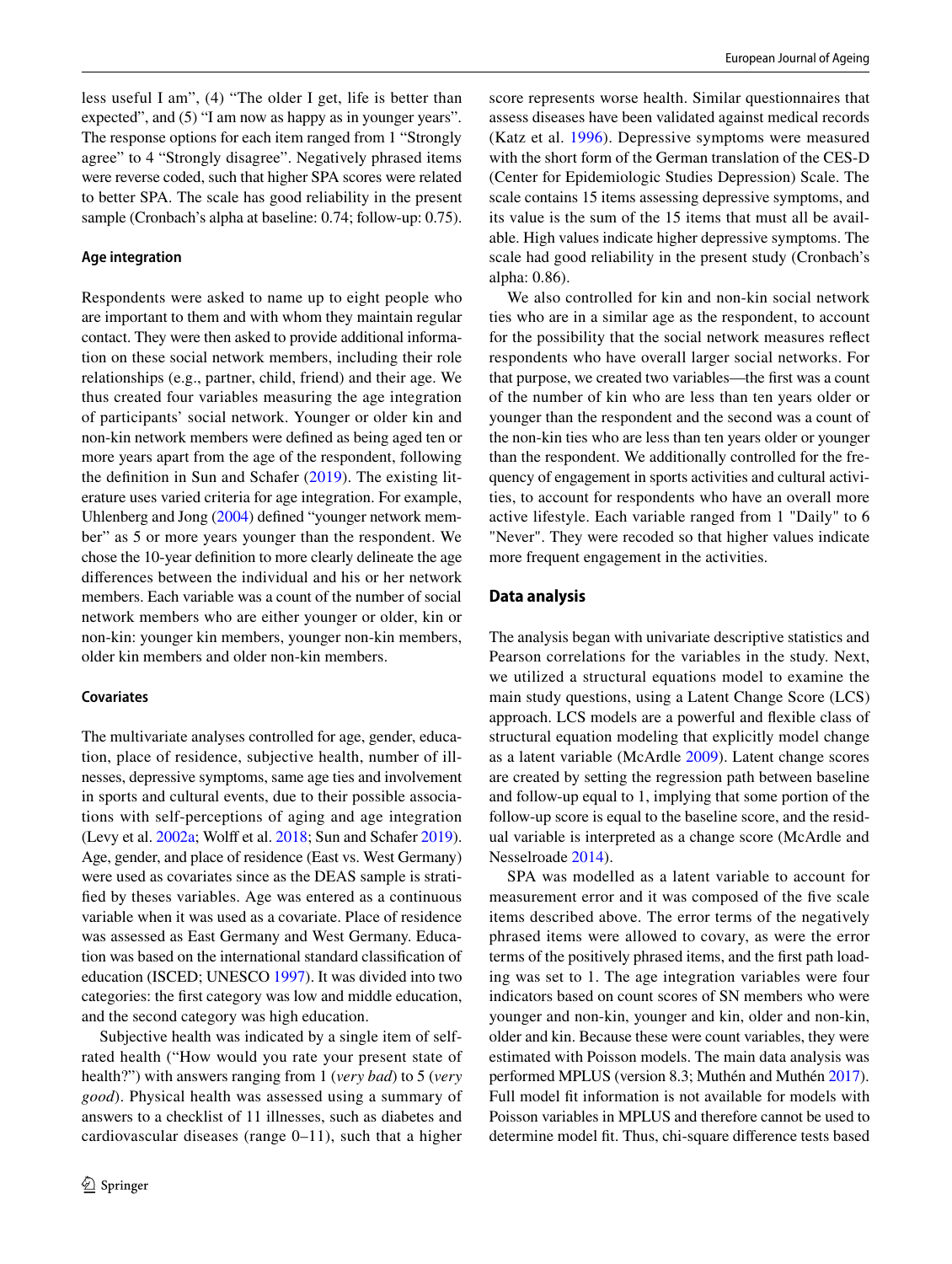on loglikelihood values were conducted to compare the ft of competing model specifcations (Satorra and Bentler [2010](#page-8-33)). Missing data were handled by full information maximum

<span id="page-4-0"></span>**Table 1** Descriptive analyses of the study variables

| Variable                   | $M\%$ | <b>SD</b> | Range     |
|----------------------------|-------|-----------|-----------|
| SPA T <sub>1</sub>         | 2.92  | 0.56      | $1 - 4$   |
| SPAT <sub>2</sub>          | 2.92  | 0.55      | $1 - 4$   |
| Younger kin T1             | 1.76  | 1.38      | $0 - 7$   |
| Older kin T1               | 0.14  | 0.43      | $0 - 5$   |
| Younger non-kin T1         | 0.36  | 0.80      | $0 - 7$   |
| Older non-kin T1           | 0.06  | 0.28      | $0 - 4$   |
| Younger kin T <sub>2</sub> | 1.74  | 1.42      | $0 - 8$   |
| Older kin T <sub>2</sub>   | 0.11  | 0.38      | $0 - 4$   |
| Younger non-kin T2         | 0.37  | 0.82      | $0 - 6$   |
| Older non-kin T2           | 0.05  | 0.24      | $0 - 3$   |
| Age                        | 71.24 | 7.19      | $60 - 95$ |
| Gender (women)             | 47.9% |           |           |
| Residence (East Germany)   | 33.7% |           |           |
| Education (high)           | 40.9% |           |           |
| Number of illnesses        | 2.97  | 1.92      | $0 - 11$  |
| Subjective health          | 3.44  | 0.81      | $1 - 5$   |
| Depressive symptoms        | 6.45  | 5.68      | $0 - 41$  |
| Same age kin T1            | 1.07  | 0.95      | $0 - 7$   |
| Same age non-kin T1        | 0.93  | 1.30      | $0 - 8$   |
| Sports activities          | 3.26  | 1.83      | $1 - 6$   |
| Cultural events            | 1.97  | 0.75      | $1 - 6$   |

*SPA* self-perceptions of aging, *N*=5239, data source: German Ageing Survey (DEAS)

<span id="page-4-1"></span>**Table 2** Pearson correlations of the main study variables

likelihood available in Mplus. The models testing the study hypotheses included covariates controlling for the variables of interest at both measurements. All models additionally controlled for baseline gender, age, education, place of residence, subjective health, number of illnesses, depressive symptoms, social network members of a similar age, sport and cultural activities. Error terms were allowed to covary among matching factor loadings at the two time points.

# **Results**

Table [1](#page-4-0) shows descriptive information on the study variables. Respondents were on average aged 71 years, less than half were women, a third lived in East Germany and over forty percent had high education. They reported a mean of 3 illnesses while rating their health as "average". Their networks, on average, had 1.8 people who were younger kin, and less than one person who were older kin, younger non-kin and older non-kin. Additionally, they reported having about one network member who was at a similar age to them and kin, and one person who was at a same age to them and non-kin.

We present the correlations among the main study variables in Table [2](#page-4-1). Having higher SPA at both measurements was related to having more older kin network members and younger non-kin members. Having better SPA as T1 was related to having more older non-kin members as T2.

|                                  | SPA T <sub>2</sub> | Younger kin<br>T1 | Older kin T1 | Younger<br>non-kin T1 | Older non-<br>kin T1 | Younger kin<br>T <sub>2</sub> | Older kin<br>T <sub>2</sub> | Younger<br>non-kin T2    | Older non-kin<br>T <sub>2</sub> |
|----------------------------------|--------------------|-------------------|--------------|-----------------------|----------------------|-------------------------------|-----------------------------|--------------------------|---------------------------------|
| SPA T1                           | $0.64***$          | 0.01              | $0.07***$    | 0.01                  | 0.02                 | 0.03                          | $0.04*$                     | $0.03*$                  | $0.05**$                        |
| SPA <sub>T2</sub>                | -                  | 0.03              | $0.06***$    | $0.04*$               | $-0.01$              | 0.03                          | $0.07***$                   | $0.05**$                 | 0.03                            |
| Younger kin<br>T1                |                    | -                 | 0.02         | $-0.11***$            | $-0.07***$           | $0.44***$                     | 0.00                        | $-0.10***$               | $-0.04*$                        |
| Older kin T1                     |                    |                   |              | $-0.05***$            | $0.04**$             | $-0.01$                       | $0.51***$                   | $-0.02$                  | $0.05**$                        |
| Younger<br>non-kin T1            |                    |                   |              |                       | $0.05***$            | $-0.06***$                    | 0.00                        | $0.36***$                | 0.00                            |
| Older non-<br>kin T1             |                    |                   |              |                       |                      | $-0.03*$                      | $0.05**$                    | 0.01                     | $0.31***$                       |
| Younger kin<br>T <sub>2</sub>    |                    |                   |              |                       |                      |                               | $0.03*$                     | $-0.14***$               | $-0.05**$                       |
| Older kin T <sub>2</sub>         |                    |                   |              |                       |                      |                               |                             | $-0.04*$                 | 0.03                            |
| Younger<br>non-kin T2            |                    |                   |              |                       |                      |                               |                             | $\overline{\phantom{0}}$ | 0.03                            |
| Older non-<br>kin T <sub>2</sub> |                    |                   |              |                       |                      |                               |                             |                          | -                               |

\**p*<0.05, \*\**p*<0.01, \*\*\**p*<0.001; *SPA* self-perceptions of aging, *N*=5239, data source: German Ageing Survey (DEAS)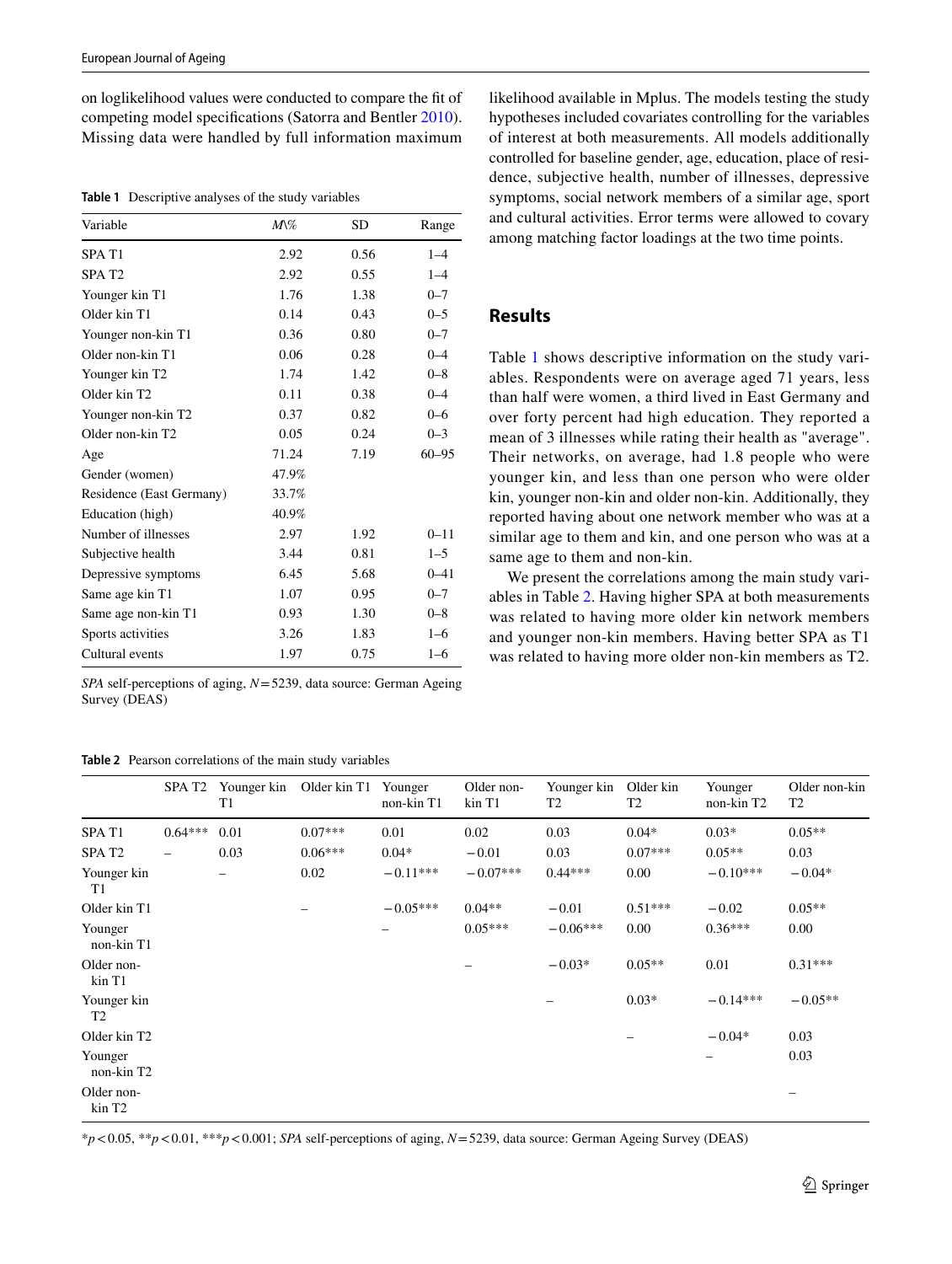## **Testing bi‑directional associations between age integration and SPA**

Table [3](#page-5-0) presents the parameter estimates for the full bi-directional model. The model indicates that higher baseline SPA was related to having more younger non-kin members and older non-kin members in one's social network over time. Having younger kin members as well as younger non-kin members were both associated with improvements in SPA over 3 years, when controlling for socio-demographic and health covariates. Figure [1](#page-6-0) shows a graphical presentation of the model.

We performed a series of analyses to test for diferences according to the age and kinship status of network members. Because an association was seen between both younger kin and younger non-kin ties to change in SPA, we examined which direction of association was stronger. For that purpose, we imposed equality constraints on the directional regression paths and compared their ft to a non-constrained model. The constraints led to deterioration in model ft, as seen in a chi-square difference test  $(\chi^2(1) = 4.99, p < 0.05)$ , indicating statistical difference between the two paths. Younger non-kin ties had a larger association with change in SPA in comparison to younger kin members. Because younger ties were signifcantly associated with change in SPA, we wanted to examine whether their associations differed from those of older ties with SPA. We imposed equality constraints on the associations of the four age integration variables with change in SPA, and this led to a deterioration in model fit  $(\Delta \chi^2(3) = 7.30, p < 0.01)$ . Taken together, these

<span id="page-5-0"></span>**Table 3** Parameter estimates for the full latent change score model

results indicate that overall younger ties, both kin and nonkin, are related to positive SPA. However, non-kin young ties are particularly meaningful for the SPA of adults, in accordance with the second hypothesis.

We additionally compared the temporal associations between SPA and subsequent younger and older non-kin ties. Equality constraints on the examined regression paths did not produce a deterioration in model fit  $(\Delta \chi^2(1) = 0.28$ ,  $p > 0.05$ ), indicating no statistical difference between the two paths. Thus, the associations of SPA with having more younger non-kin members did not difer from the association of SPA with having more older non-kin members. The fnding of signifcant links between SPA and non-kin ties, both younger and older, suggests a stronger association of SPA with non-kin ties compared to kin ties, in accordance with the second hypothesis.

# **Discussion**

The current study set out to examine the reciprocal associations between SPA and the age integration of social networks in old age. It adds to the literature by looking at age integration in relation to self-perceptions of older adults themselves. The study found partial support for the existence of a reciprocal association, in accordance with the frst hypothesis. That is, baseline SPA was related to more age integration, and baseline age integration—extended to younger network members—was related to improved SPA. The second hypothesis was partly confrmed, as positive

|                          | SPA $\Delta$      | Younger kin T <sub>2</sub> | Older kin T <sub>2</sub> | Younger non-kin T2 | Older non-kin T2  |
|--------------------------|-------------------|----------------------------|--------------------------|--------------------|-------------------|
|                          | B(SE)             | B(SE)                      | B(SE)                    | B(SE)              | B(SE)             |
| SPA T1                   | $-0.14(0.01)$ *** | $-0.04(0.06)$              | 0.05(0.29)               | $1.21(0.36)$ **    | $1.48(0.41)$ ***  |
| Younger kin T1           | $0.01(0.01)*$     | $-0.24(0.01)$ ***          | 0.01(0.04)               | $-0.10(0.03)$ ***  | $-0.10(0.07)$     |
| Older kin T1             | 0.01(0.02)        | $-0.01(0.03)$              | $1.07(0.07)$ ***         | 0.05(0.09)         | 0.12(0.15)        |
| Younger non-kin T1       | $0.04(0.01)$ ***  | $-0.03(0.02)$              | 0.05(0.09)               | $0.47(0.03)$ ***   | $-0.04(0.11)$     |
| Older non-kin T1         | $-0.03(0.03)$     | $-0.01(0.05)$              | 0.12(0.17)               | 0.01(0.12)         | $1.06(0.09)$ ***  |
| Age                      | $-0.01(0.00)$ *** | 0.01(0.01)                 | $-0.12(0.01)$ ***        | $0.03(0.00)$ ***   | $-0.08(0.01)$ *** |
| Gender (women)           | $-0.01(0.02)$     | 0.03(0.03)                 | 0.01(0.12)               | $-0.11(0.08)$      | $0.44(0.19)*$     |
| Residence (East Germany) | $-0.01(0.02)$     | $-0.15(0.03)$ ***          | $-0.35(0.13)$ *          | $-0.41(0.09)$ ***  | $-0.02(0.01)$     |
| Education (high)         | 0.03(0.02)        | 0.03(0.03)                 | $-0.07(0.13)$            | 0.12(0.08)         | $-0.37(0.18)$ *   |
| Number of illnesses      | $-0.01(0.01)$     | 0.01(0.01)                 | $-0.01(0.04)$            | 0.02(0.03)         | 0.07(0.05)        |
| Subjective health        | 0.01(0.02)        | 0.02(0.02)                 | $-0.05(0.08)$            | $-0.28(0.08)$ **   | $-0.38(0.14)$ **  |
| Depressive symptoms      | 0.01(0.01)        | $-0.01(0.01)$              | 0.01(0.02)               | $0.04(0.01)$ **    | $0.05(0.02)$ *    |
| Same age kin T1          | 0.01(0.01)        | 0.01(0.01)                 | 0.05(0.06)               | $-0.10(0.04)$ *    | $-0.12(0.11)$     |
| Same age non-kin T1      | 0.01(0.01)        | 0.01(0.01)                 | 0.05(0.04)               | 0.05(0.03)         | $-0.08(0.06)$     |
| Sports activities        | 0.00(0.00)        | $-0.01(0.01)$              | 0.05(0.04)               | 0.01(0.02)         | $-0.01(0.01)$     |
| Cultural events          | 0.01(0.01)        | 0.03(0.02)                 | 0.01(0.09)               | $-0.08(0.02)$      | 0.03(0.03)        |

\**p*<0.05, \*\**p*<0.01, \*\*\**p*<0.001; *SPA* self-perceptions of aging, *N*=5239, data source: German Ageing Survey (DEAS)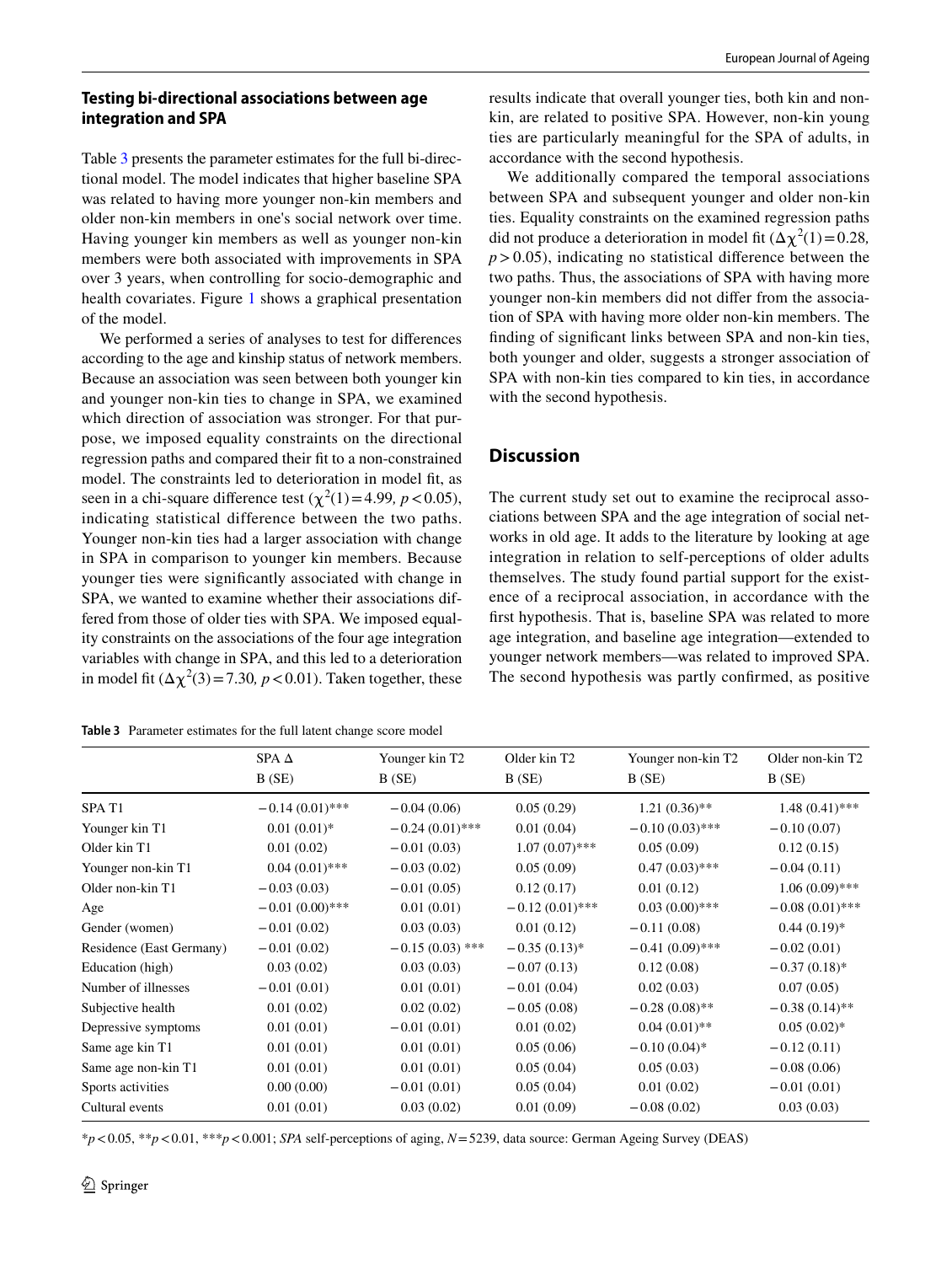

<span id="page-6-0"></span>**Fig. 1** Graphical representation of the model used in the study. *SPA* self-perceptions of aging; Observed variables are drawn as squares and unobserved (latent) variables are drawn as circles; black paths are

the main paths of interest; signifcant paths are bold and non-signifcant paths are dashed

SPA at baseline was related to more non-kin social network members (both younger and older) over time.

The current study sheds light on the association of older adults' social environment with the way older adults view themselves. Adults reporting more younger individuals in their close network also perceived their aging as more positive over time. Maintaining close ties with younger individuals could serve as a sign that adults are aging more positively and defying the negative stereotypes of old age. In accordance with the common ingroup identity model, more positive contact may have encouraged these adults to view their ingroup and the outgroup of younger adults as a single common group (Gaertner et al. [2000\)](#page-8-11). Theoretically, this could have led to them forming a more positive perception of their ingroup and ultimately of the aging process itself. The association was identifed for both kin and non-kin network members, even though we hypothesized that non-kin ties would be mainly associated with positive SPA. This suggests that the common ingroup identity model could also apply to kin, as children, grandchildren, nieces and nephews could be viewed as belonging to an outgroup of "younger people" and contact with them could be interpreted as making older and younger people part of a single common group.

The fndings indicate that not only was age integration related to improved SPA, but the reverse direction was also relevant. While the efects of SPA are well established in relation to health and well-being in older age, less is known about their social implications, particularly in relation to age integration of social networks. Our fndings indicate that those who view their aging as more positive are also more likely to have more age integrated networks over time. They might have internalized more positive perspectives on aging (Levy [2009](#page-8-10)), which manifest in more age integration. The efects of SPA were found, however, mostly in relation to non-kin network members. Adults with more non-kin ties from diferent age groups could disregard the stereotypes of old people as irrelevant (Pikhartova et al. [2016](#page-8-14)) and strive toward involvement with a diverse array of individuals. A potential implication of having more age diverse networks, especially if they are not family members, is the exposure of older adults to more varied social stimuli and resources and the promotion of a more active lifestyle (Sun and Schafer [2019](#page-8-6)). Such activities could lead to better health outcomes, a possibility that should be examined in future research.

The association of SPA with upward age integration draws attention to this less explored aspect of age integration. While older adults are often viewed as the targets of ageism from younger people, older adults can also be ageist towards those older than themselves. These very old people could face a heightened risk of social isolation (Wrzus et al. [2013\)](#page-8-34). Our fndings indicate that improving adults' SPA could result in potentially reducing some of this increased risk also among old-old adults by better integrating them with younger age groups. We note that SPA predicted the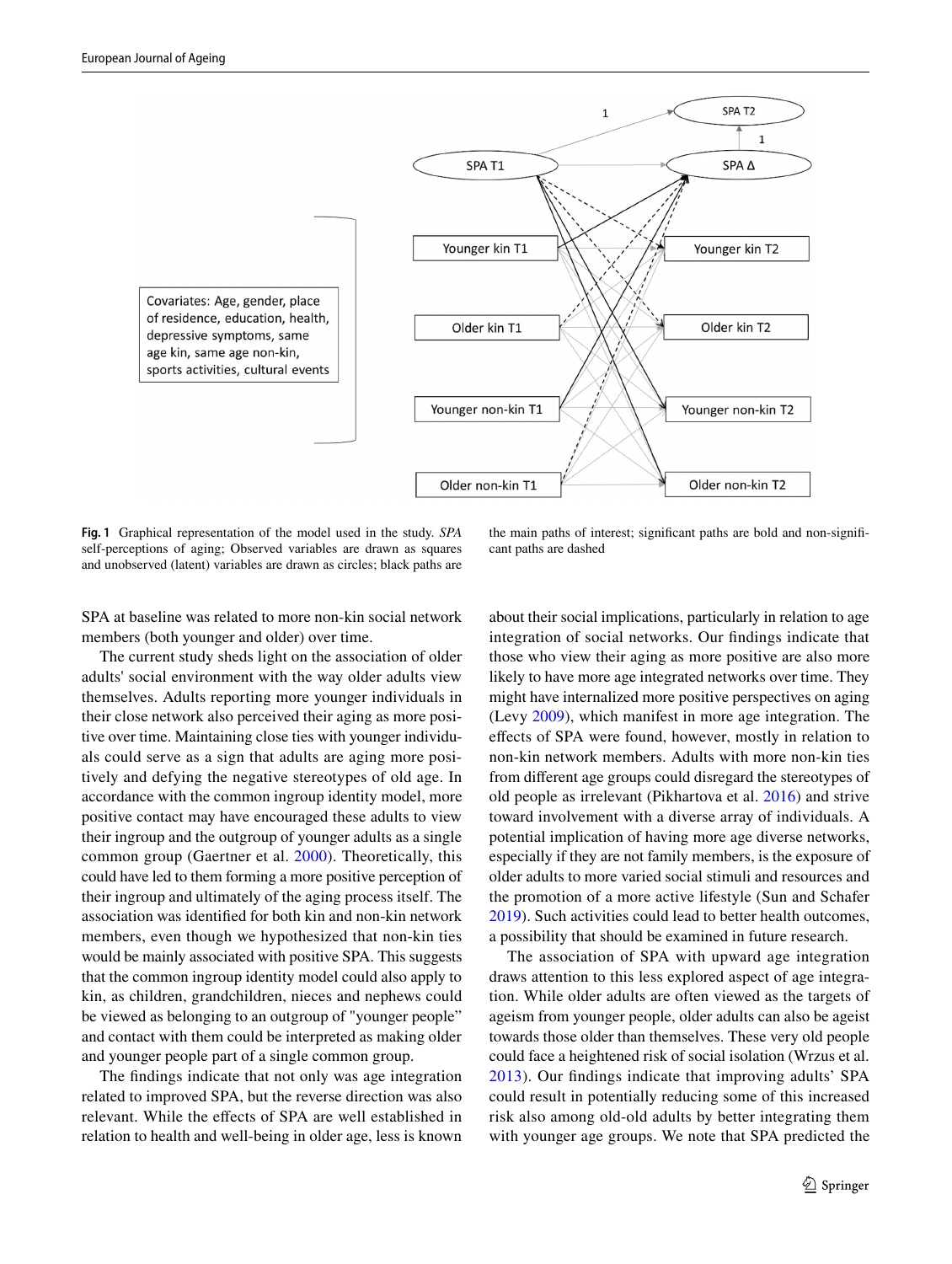changing representation of older non-kin network members, but there was no evidence for an association in the opposite hypothesized direction. This can indicate that aging perceptions are a stronger driver of contact with older others, while such contact in itself might not be enough to become internalized into one's aging perceptions.

Overall, our fndings could be viewed in light of the claim that the lack of interaction between the old and the young is considered to be "the root of ageism" (Hagestad and Uhlenberg [2005\)](#page-8-0). As aging adults lose roles that placed them in contact with people of diferent ages, other members of society can come to view them more negatively by creating "us versus them" distinctions (Hagestad and Uhlenberg [2005](#page-8-0)). Indeed, a recent review found contact between different age groups to be highly efective in reducing people's ageist attitudes towards older adults (Burnes et al. [2019](#page-7-0)). To date, however, much of the literature has examined age integration as a means to reduce ageism directed towards the *other group* (younger persons towards older adults and vice versa), overlooking the perspectives of older adults towards *their own aging process* (Marques et al. [2020](#page-8-9)). Thus, this study could indicate that the separation of young and old might not only be the root of ageism among young people (Hagestad and Uhlenberg [2005](#page-8-0)), but also of ageism by older adults towards themselves.

Our study has several strengths, including a large sample, a longitudinal design and a cross-lagged analysis. Nevertheless, we note some limitations. The measure of the social networks asks respondents to name up to eight individuals that are of importance and that the respondent has regular contact with, thus disregarding weaker ties. While close ties are meaningful to the health and well-being of older adults (Cornwell and Laumann [2015](#page-8-35)), weaker ties are also beneficial (Huxhold et al. [2020\)](#page-8-36) and their inclusion could have affected the outcome of the study. Future studies would beneft from a more comprehensive assessment of age integration in people's networks. Such an examination of weaker ties could also allow to explore more social relationships with those who are over ten years older or younger compared to the participants. Further, despite the strengths of the latent change score approach, longitudinal model estimates should not be taken as evidence of causal relationships. Omitted variables could confound the cross-lagged associations, and so all hypothesis tests based on correlational data should be approached with caution. We also note that this study was performed with a German sample, and this could limit the generalisability of the analyses for other countries. For example, countries from various European regions could difer in the structure of later-life social networks and the meaning ascribed to them (Cohn-Schwartz et al. [2021\)](#page-7-5). Thus, future studies should examine these results in a larger European and global context. Finally, some of our social network outcomes had a preponderance of zeros and therefore

could be potentially modelled using zero-infated Poisson approach. However, our attempt to specify these models using zero-infated Poisson functions failed to converge, leading us to adopt a Poisson model for the count variables. We note that future studies to determine whether our fndings can be replicated with less skewed measures.

To summarize, the current study highlighted the reciprocal temporal links between age integration and SPA at old age. Adults who had more age integrated social networks also improved their SPA over time, while adults with a more positive SPA had more age integrated networks, particularly with non-kin ties. Our findings suggest that practitioners working with the older population should encourage connections between people of diferent ages and policy makers should strive to increase the age integration in society. For example, they could encourage more programs that facilitate contacts between diferent age groups, such as those for adult learners in college or communal gardens in which neighbourhood members of all ages can meet. Furthermore, practitioners should aim to improve the aging perception of older adults, as it can enhance their social integration.

**Acknowledgements** Data are from the scientifc release of the German Ageing Survey (DEAS), provided by the Research Data Centre of the German Centre of Gerontology (DZA).

**Funding** No funding was received for conducting this study.

#### **Declarations**

**Conflict of interest** The authors declare that they have no confict of interest.

# **References**

- <span id="page-7-3"></span>Abrams D, Eller A, Bryant J (2006) An age apart: the effects of intergenerational contact and stereotype threat on performance and intergroup bias. Psychol Aging 21:691–702. [https://doi.org/10.](https://doi.org/10.1037/0882-7974.21.4.691) [1037/0882-7974.21.4.691](https://doi.org/10.1037/0882-7974.21.4.691)
- <span id="page-7-4"></span>Acock AC (2005) Working with missing values. J Marriage Fam 67:1012–1028
- <span id="page-7-2"></span>Bellingtier JA, Neupert SD (2016) Negative aging attitudes predict greater reactivity to daily stressors in older adults. J Gerontol Ser B Psychol Sci Soc Sci 73:gbw086. [https://doi.org/10.1093/geronb/](https://doi.org/10.1093/geronb/gbw086) [gbw086](https://doi.org/10.1093/geronb/gbw086)
- <span id="page-7-0"></span>Burnes D, Sheppard C Jr et al (2019) Interventions to reduce ageism against older adults: a systematic review and meta-analysis. Am J Public Health 109:1–10. [https://doi.org/10.2105/AJPH.2019.](https://doi.org/10.2105/AJPH.2019.305123) [305123](https://doi.org/10.2105/AJPH.2019.305123)
- <span id="page-7-1"></span>Butler RN (1969) Age-ism: another form of bigotry. Gerontologist 9:243–246
- <span id="page-7-5"></span>Cohn-Schwartz E, Vitman-Schorr A, Khalaila R (2021) Physical distancing is related to fewer electronic and in-person contacts and to increased loneliness during the COVID-19 pandemic among older Europeans. Qual lLfe Res. [https://doi.org/10.1007/](https://doi.org/10.1007/s11136-021-02949-4) [s11136-021-02949-4](https://doi.org/10.1007/s11136-021-02949-4)